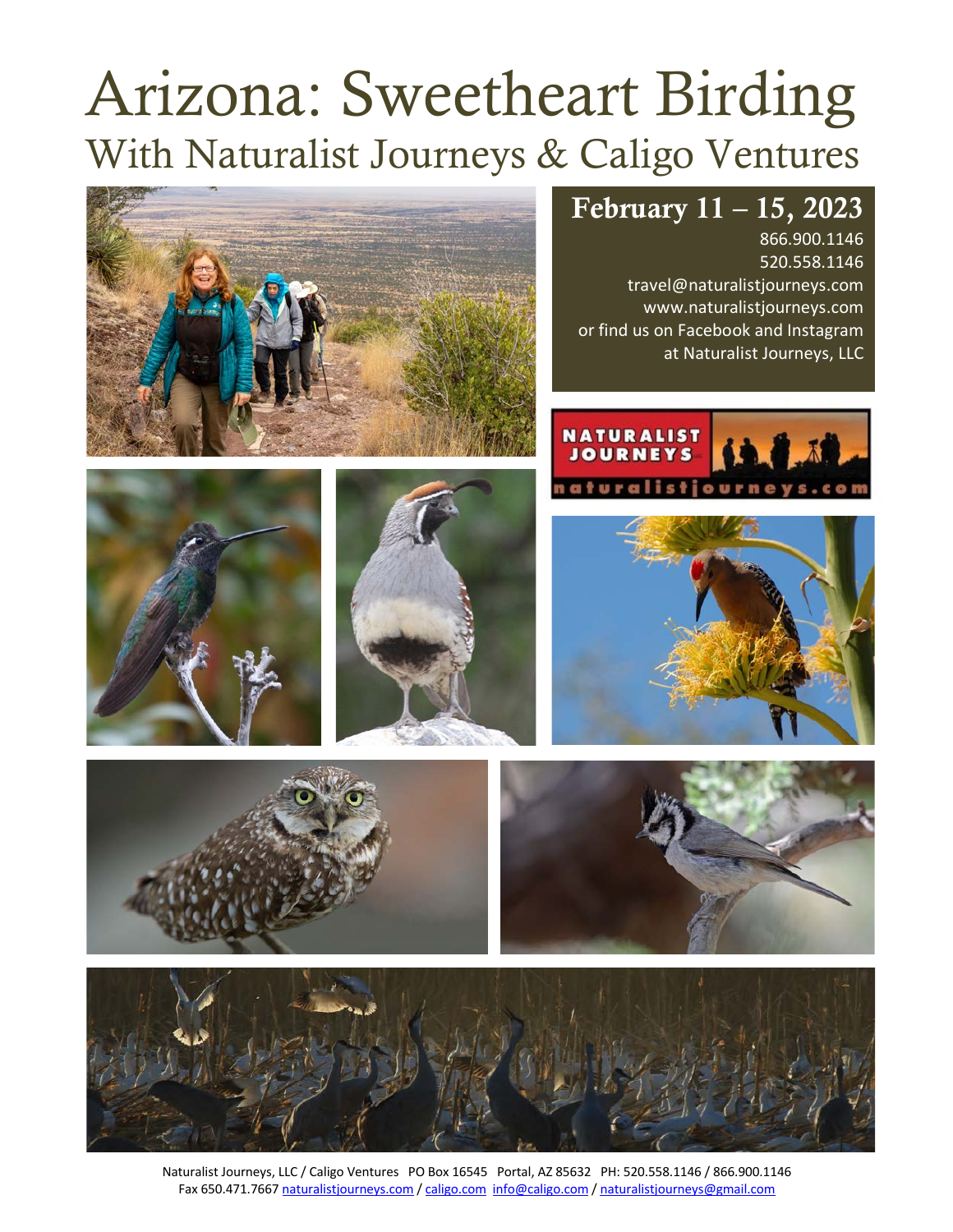Arizona is a region marked by spectacular scenery and sharp contrasts. Towering saguaro cactus, sandy washes, and granite outcroppings lie in contrast to lush riparian corridors and forested mountain terrain. While the deserts are home to Greater Roadrunner, Cactus Wren, and Verdin, Golden Eagle and other raptors soar over peaks and grasslands. Rising from the desert like green islands, mountain ranges clad in Madrean pine-oak woodlands provide a habitat unique within the United States; between these fault-block mountain ranges expansive valleys provide prime winter habitat for sparrows and numerous birds of prey. Lakes and ponds attract wintering waterfowl, hummingbirds are present at feeders while woodpeckers delight in cottonwood groves where local rivers wind through the valleys. Treat yourself to some sunshine and scenic beauty. Where else in the United States can you take a time out from watching so many dazzling birds to simply enjoy the scenery? All of these factors contribute to Arizona being one of the most exciting regions for winter birding in the United States!

A true highlight of this trip, Sandhill Crane occur in the tens of thousands and we have time to hear their haunting calls and to study their antics and behaviors. Learn new skills from your guides as you seek out a high diversity of raptors that gather for fine viewing on power lines, ranch tree plantings and irrigation equipment in the agriculturally rich Sulphur Springs Valley.

Enjoy a wonderful escape from cold weather that's timed for you to relax after the holidays. What could be more rejuvenating over a special holiday than a stay at the welcoming Casa de San Pedro? In addition to birding, learn a bit of history in the mining towns of Bisbee, or visit Kartchner Caverns. Sample regional wines as we enjoy fun local restaurants and indulge at special catered dining. While we can't promise to be back for the Casa's famous pies every afternoon, it is certainly our intention! We aim for great birding days afield, but this tour is paced so you can enjoy the inn and all its charms.

You can do as much or as little as you wish! If you would like a longer vacation, we suggest you add on some extra time in Tucson to continue to enjoy the area's saguaros, sunshine, Mexican restaurants, art galleries, and museums. Or check out the famous gem and mineral show.

#### Tour Highlights

- $\checkmark$  Visit hotspots like Ramsey and Miller Canyons, the feeders at Ash Canyon, the San Pedro River, and more
- $\checkmark$  Marvel at the spectacle of tens of thousands of overwintering Sandhill Crane! Watch them fly in to roost at sunset and also observe them feeding during the day
- $\checkmark$  Experience prime time for finding a good number and variety of wintering raptors in the Sulphur Springs Valley around Whitewater Draw, including Ferruginous Hawk and up to four species of falcon
- $\checkmark$  Sparrows abound; recently a small local pond had three species of longspur!
- $\checkmark$  Find hummingbirds, including Rivoli's, Costa's, Broad-billed, Anna's, Blue-throated Mountain Gem and hopes for the Violet-crowned Hummingbird that often overwinters at Audubon's Paton Center for Hummingbirds
- $\checkmark$  Meet local experts from the Southeastern Arizona Bird Observatory and learn about their research
- $\checkmark$  Explore Bisbee, a colorful, historic mining town; enjoy lunch and the chance to shop or check out the Smithsonian-affiliated museum
- $\checkmark$  Find camaraderie at catered meals and dining at our favorite local restaurants
- $\checkmark$  Extend your stay in Tucson among sunshine and saguaros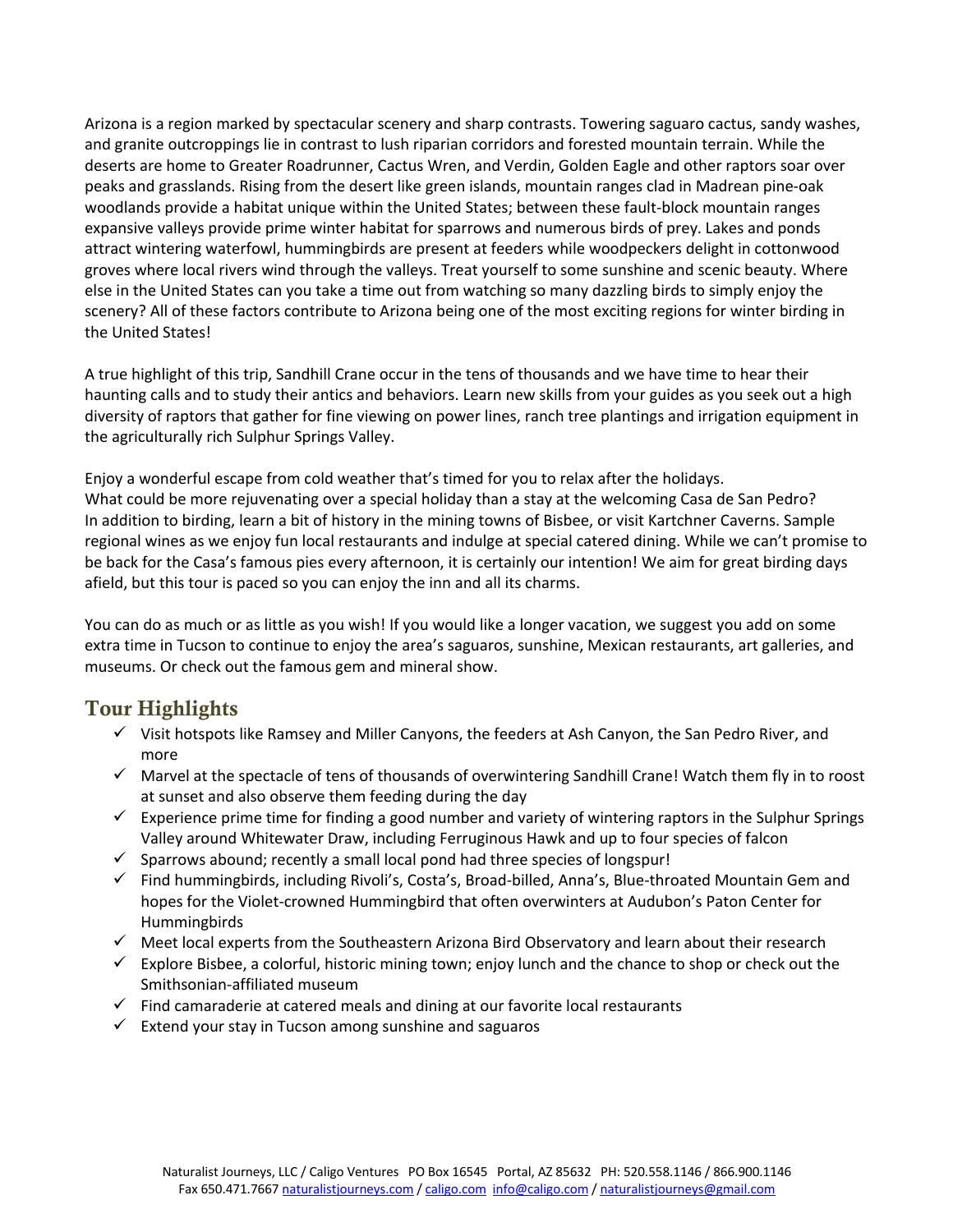#### Tour Summary

5-Day / 4-Night Arizona Birding & Nature Tour \$1750, from Tucson Airport is Tucson International (TUS)

## Day-to-Day Itinerary

#### Sat., Feb. 11 Arrival in Tucson | South to Casa de San Pedro

Our tour starts at 1:00 PM in Tucson where we can pick you up at the airport or a nearby airport hotel. If you are driving you can meet us either at the airport or at the Paton Center or the Casa de San Pedro. We start right in with a great afternoon of birding.

We wind down scenic highway 83 to Sonoita, passing through lovely grasslands. We take a short detour over to the hamlet of Patagonia, where Tucson Audubon has an excellent sanctuary, the Paton Center for Hummingbirds. Here we may see the beautiful Violet-crowned Hummingbird, the vibrant Broad-billed, and the electric Anna's Hummingbird among other species.

We then drive through the grasslands near Sonoita as we head on to the Casa de San Pedro, watching for Pronghorn that frequent the area, as well as Chihuahuan Raven.

Upon arrival, we settle into our wonderful lodgings where hosts Patrick Dome and Karl Schmitt are waiting to check us in at the Casa de San Pedro. Casa de San Pedro is a nationally acclaimed inn; they say it's 90 miles from Tucson and inches from heaven. We agree! We find it the ideal location for our groups, with meeting space, incredible hospitality, active bird feeders, a pond, and the San Pedro River right outside our door.

Tonight is a treat, dinner in historic Bisbee at the Café Roka, one of Arizona's best restaurants. What a way to begin!

*Accommodations at Casa de San Pedro, Hereford (B,L,D)* 

#### Sun., Feb. 12 Sulphur Springs Valley | Whitewater Draw

Our focus today is on the grassland habitats of the Sulphur Springs Valley and the low wetland area of Whitewater Draw. After breakfast, we depart to explore areas productive for sparrows, longspurs, and raptors around Elfrida and north to Kansas Settlement. The entire valley is a major wintering ground for raptors, including Prairie Falcon, Ferruginous Hawk, and Golden Eagle — we may see ten or so raptor species today, with hundreds of individuals. With searching we could also find Long-billed Curlew feeding in agricultural fields and perhaps Mountain Plover, though over the years their numbers have declined — we will be watching!

Within this expansive valley is a wildlife area that wintering cranes use extensively called Whitewater Draw. We stop mid-morning when they come back in from feeding to take in the spectacle of seeing them by the thousands and to watch their behavior. There is a good variety of waterfowl here, shorebirds such as Wilson's Snipe, Long-billed Dowitcher, Least Sandpiper, and other species. There is often a Vermilion Flycatcher perched up for inspection, perhaps a Say's Phoebe, and with luck a covey of Scaled Quail.

Plan for a long day, but this should be an excellent birding day on all accounts. Tonight, enjoy dinner catered for us back at the Casa, and for those that wish, a chance to catch up our species list around the fireplace. *Accommodations at Casa de San Pedro (B,L,D)*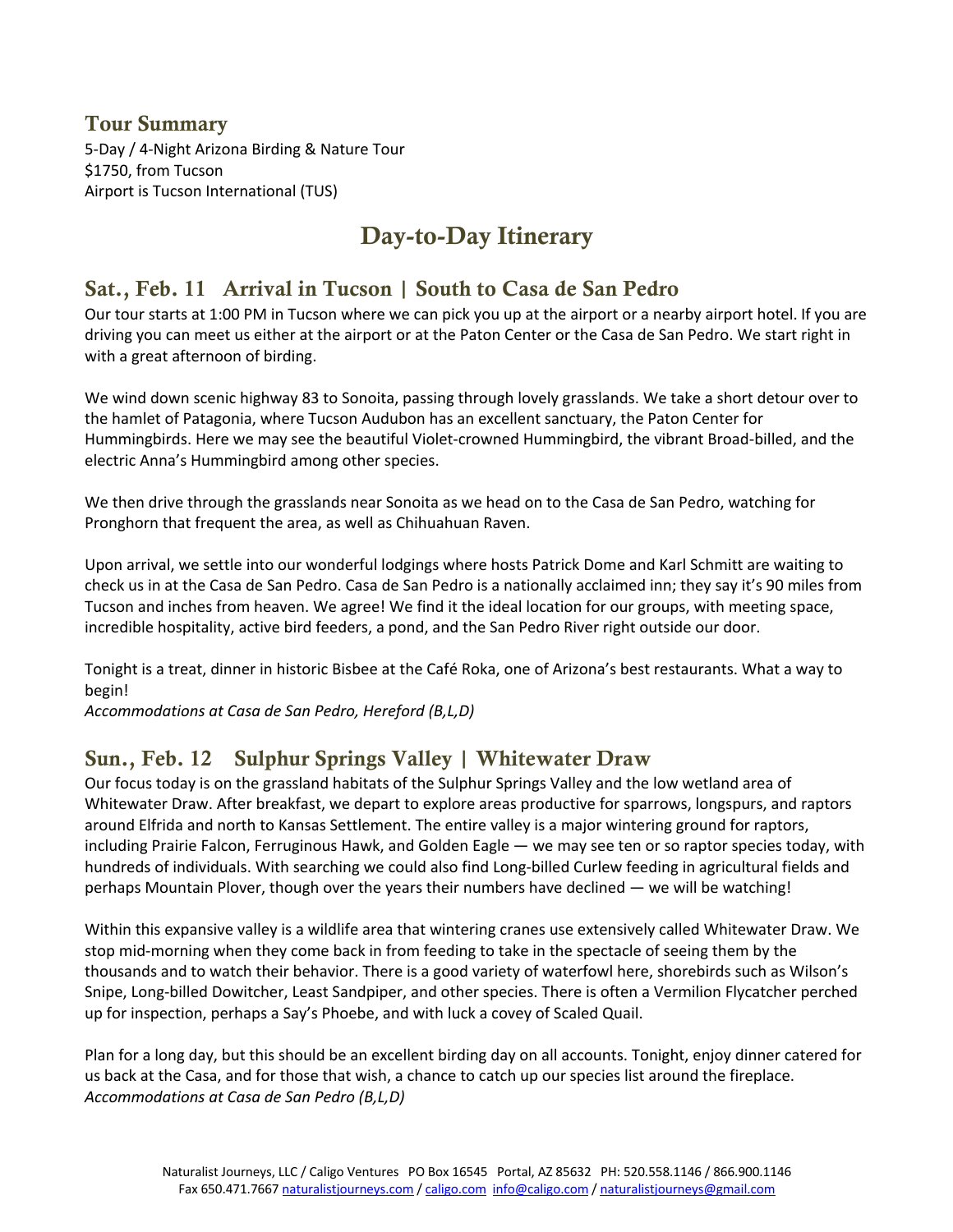#### Mon., Feb. 13 Ramsey Canyon | Local Feeders of the Huachuca Mountains

Happy Valentine's Day to all! Enjoy a lovely breakfast at the inn today. Then we head off to The Nature Conservancy Preserve at Ramsey Canyon—one of the first well-known birding sites in Southeast Arizona. Here, Ramsey Creek descends through oak woodlands, its banks lined with massive sculptured trunks of Arizona Sycamores. We hope to see Wild Turkey, some wintering warblers such as Townsend's and Painted Redstart, perhaps Red-naped Sapsucker and Hutton's Vireo. Hummingbird feeders may delight us with a sighting of Bluethroated Mountain-gem, the largest hummingbird species in the United States. Walk the trails, browse the bookstore and gift shop, or park yourself under a tall, bending sycamore to wait for the birds to come to you! We may also stop at another favorite spot nearby if we hear of good bird activity there in shrubs that can be loaded with berries.

We enjoy our lunch with the birds at some local feeders, then continue to the Southeastern Arizona Bird Observatory's Ash Canyon property to meet some of their staff and to look for hummingbirds such as Rivoli's, Anna's, and Broad-billed, as well as other specialties of the pine-oak woodlands. With luck Arizona Woodpecker come in, and Woodhouse's Scrub Jay. Our photographers are always happy here!

Tonight, we have a special celebratory dinner planned for you. Afterwards, those that wish can tally up sightings of the day with your guide once back at the Casa. *Accommodations at the Casa de San Pedro (B,L,D)* 

#### Tues., Feb. 14

#### Kartchner Cavern or Birding the River | Bisbee | Sunset with Cranes

Our early birds can check the Casa's backyard of riparian cottonwoods and mesquite grassland for species like Scaled Quail, Gila Woodpecker, Pyrrhuloxia, and Abert's Towhee, while others can enjoy a leisurely sleep in.

This morning (please confirm your choice when registering) enjoy a guided tour of one of Arizona's true gems, Kartchner Caverns. This State Park houses one of the most comfortable and beautiful caves you can experience, plus an excellent series of exhibits on geology of the cave and surrounding area. If you prefer to continue birding, we drive a short way downriver to the Bureau of Land Management's San Pedro House, a visitor center with walking trails north of the inn on the San Pedro River. Here we search for birds of the cottonwood riparian areas, adjacent mesquite woodlands and grasslands — Northern Harrier, Loggerhead Shrike, Crissal Thrasher, Lark Bunting, Lark Sparrow, Abert's Towhee, and other species occur here. Some years a Western Screech Owl has liked to sunbath from his cottonwood-tree home.

This afternoon, after a nice break back at the inn (fresh-baked pies …) we return to Whitewater Draw for sunset with Sandhill Crane pouring in to roost in the ponds there — an unforgettable sight!

Our final dinner is at a steakhouse close to the Casa, one with true western style. *Accommodations at Casa de San Pedro (B,L,D)* 

#### Wed., Feb. 15 Birding & Breakfast | Departures from Tucson

Our plan is to offer optional birding along the river early this morning, enjoy a nice breakfast, pack, and to return to the airport by 11:00 AM for flights out after 12:30 PM. If you are driving you can leave today at leisure. *(B)*